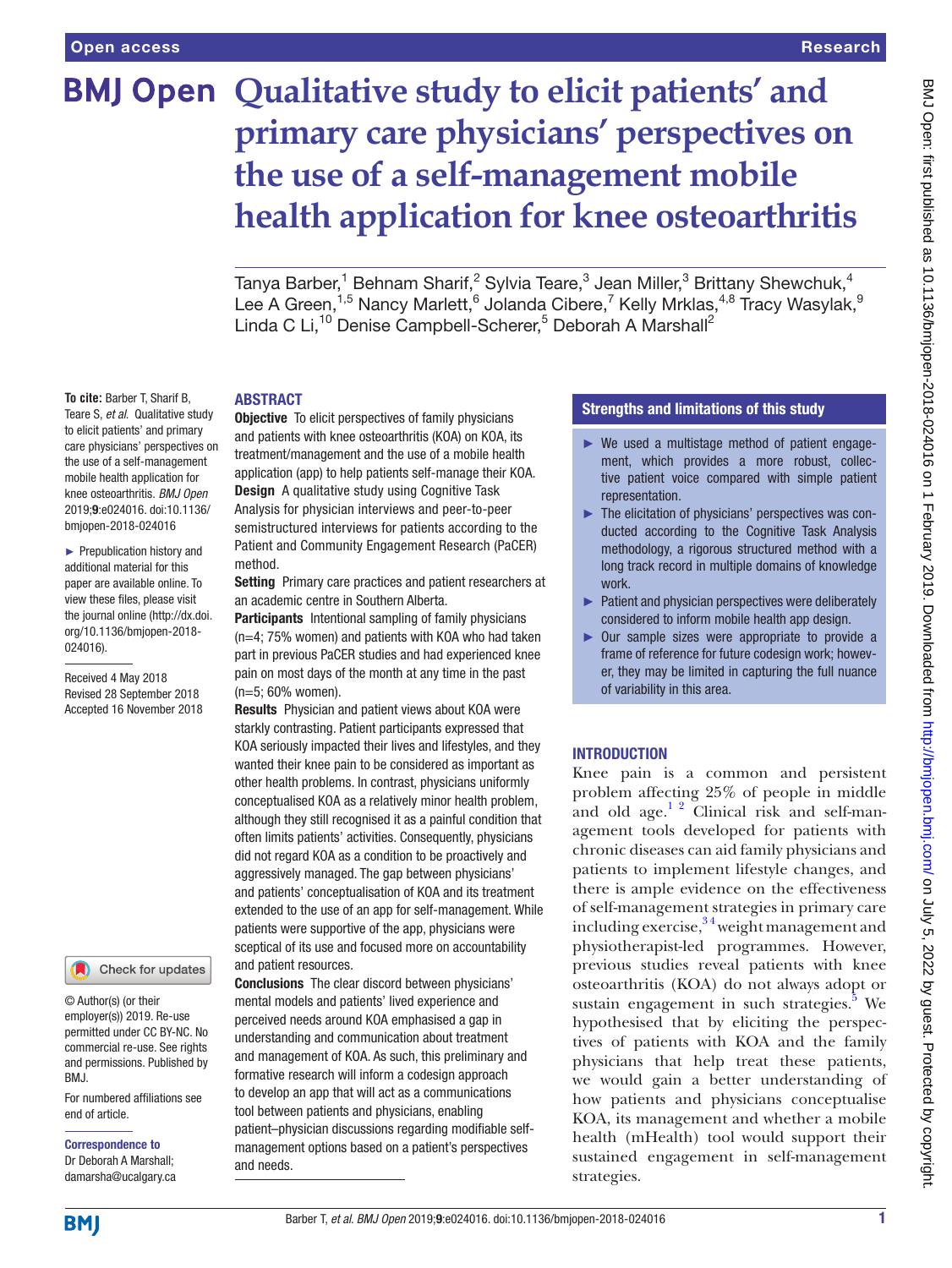The increased reliance on, and access to, high-speed internet and associated technologies has resulted in electronic health (eHealth) emerging as an important information outlet for patients about health outcomes and resources. $\frac{6}{5}$  $\frac{6}{5}$  $\frac{6}{5}$  mHealth<sup>[7](#page-7-0)</sup> is becoming more prominent, as smartphones and tablets dominate the technological landscape. The use of mobile devices in daily life is growing exponentially; therefore, mHealth tools are becoming increasingly important for physicians and patients.[8](#page-7-1) Furthermore, recent studies have identified eHealth and mHealth applications as an effective mode for increasing patients' uptake and maintenance of such strategies,<sup>[9](#page-7-2)</sup> tracking patients' history, proving guidance and improving communication between patients and physicians.[6 10](#page-6-3) However, one of the major shortcomings of current mHealth approaches among patients with chronic diseases is the low adherence and lack of mainstream acceptance, $\frac{11}{11}$  which is mainly reported to be due to the methodology used to design and implement the tool.<sup>[10 12](#page-7-4)</sup>

Eliciting and examining the perspectives of patients with KOA and family physicians provides an opportunity to bridge the gap in understanding between healthcare providers and people suffering with KOA. This is crucial to the design of effective tools and resources to support shared decision making and management between clinicians and people with lived experience. A recent systematic review<sup>10</sup> on mHealth technologies for osteoarthritis (OA) self-management and treatment has identified a need for this type of codesign work for mHealth tools. Choi *et al* suggests a framework focused on patient-facing mobile apps that enable patients to get involved in the process of OA treatment with their clinicians. Three main modules are recommended for inclusion in mobile apps: (A) self-management; (B) decision support; and  $(C)$  shared decision making.<sup>10</sup> The aim of this article is to report on our findings on patient and physician perspectives of KOA, its management and whether they would use an mHealth self-management application (app).

# **METHODS**

Our team of academic and patient researchers conducted peer-to-peer research on patient and family physician perspectives of KOA and the use of an mHealth tool that would help with the self-management of KOA. Enhancing Alberta Primary Care Research Networks (EnACt) conducted the physician interviews using Cognitive Task Analysis (CTA), while the patient interviews were conducted by and using the Patient and Community Engagement Research (PaCER) approach. EnACt and PaCER then came together to discuss and compare results.

# Enhancing Alberta Primary Care Research Networks

EnACt is an infrastructure created to support primary care research in Alberta. The EnACt research team used  $CTA<sup>13 14</sup>$  $CTA<sup>13 14</sup>$  $CTA<sup>13 14</sup>$  to develop a rich understanding of how family

physicians think about managing early KOA and if they would use or recommend a self-management tool for KOA. Interviews were conducted by a group of experienced improvement advisors with specialised training in CTA who were intentionally selected due to their established relationship with primary care practices in Alberta.<sup>[15](#page-7-6)</sup>

CTA is a family of methods designed to reveal experienced individuals' or teams' thinking in performing knowledge work in real-world contexts. It uses specialised interview methods and framework-guided analysis to uncover the crucial processes, known generically as 'macrocognition', by which individuals, teams and organisations make decisions, make sense of events and experiences, use and share knowledge, plan and replan, coordinate, monitor their work, detect problems, manage the unknown and adapt to changing conditions. $^{14}$  $^{14}$  $^{14}$ 

We used a specific method of CTA called the Critical Decision Method or CDM. The CDM focuses on one particular type of decision, in this case the management of early KOA. We used the CDM to elicit family practitioners' mental models $^{14}$  $^{14}$  $^{14}$  of KOA: their understanding of what KOA is, how it happens, why and how they treat it as they do, what actions produce what effects under what circumstances and what cues among the myriad in any clinical situation are important. In addition, we asked physicians if they would use, or would suggest patients use, an mHealth tool for self-management.

# CTA participants

Sampling was intentional; we used EnACt's and the improvement advisors' relationships with practices and primary care networks across Alberta to request nominations of physicians for interview. We specified that we wanted to speak to family physicians who often see patients experiencing early KOA but are not sports or specialty physicians. In addition, we asked that they nominate physicians that were noticed to adopt initiatives not right at the start but once they had the opportunity to see others try it. This allowed us to focus on eliciting the mental models of the 'early majority'; the first sizeable segment of the population to adopt an innovation after seeing others try it.<sup>[16](#page-7-8)</sup> The early majority represent about  $34\%$  of the practising community<sup>16</sup> and while they make deliberate efforts and are open to adopt change, they approach interventions differently than the smaller group of innovators and early adopters.<sup>16</sup> Thus, the mental models of early majority physicians would best inform whether a self-management tool for early KOA would be used and found beneficial by the larger practising community.

We also selected physicians for variation in region of practice (ie, rural vs urban location). Our approach to this work and in using CTA was to gain a deep and rich exploration of an individual's mental model and to consider if a shared conceptualisation of KOA existed among those physicians interviewed. As such, we were more concerned with taking our time to gain insight into each physician's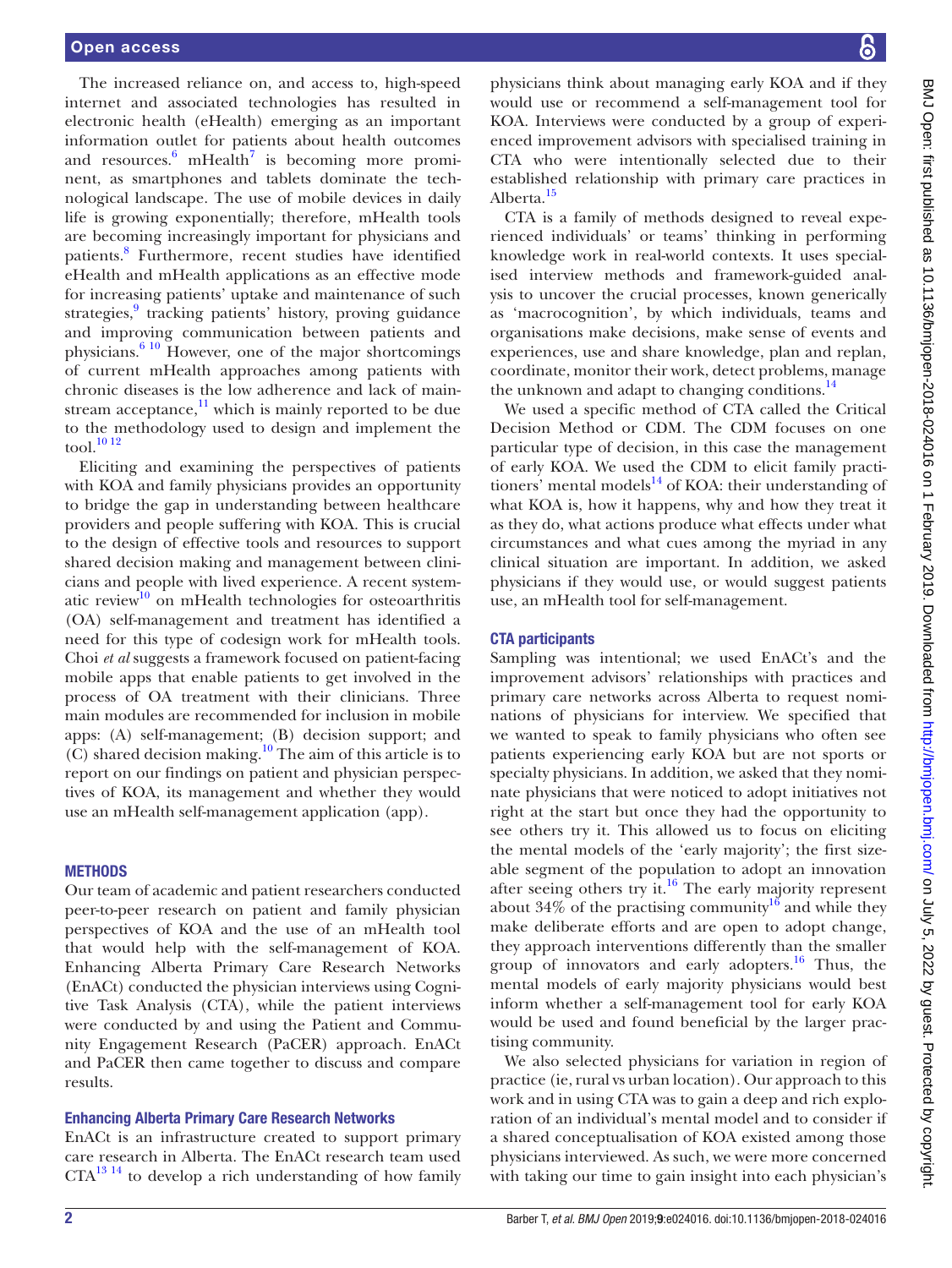mental model than with interviewing a high number of physicians. Four physicians were interviewed: one man and three women from rural (3) and urban (1) practices in Southern Alberta. Participants varied in years since graduation (6–22 years) and the number of physicians working in their clinics (4–15). The CTA team determined that the diversity of the participants among these practice characteristics was sufficient to gain knowledge of family physicians' mental models of KOA and an early sense of their perceptions of a self-management KOA tool.

# CTA data collection and analysis

Once a physician was nominated, an introduction between the nominator and a key member of the team was made to establish contact, review consent and schedule an interview. Prior to the interview, participants were asked to review one or two KOA cases (recent and typical) in their practices where they offered lifestyle type advice, treatment, or treatment recommendations, for example, referral to physiotherapy, kinesiology or other services, but not to a rheumatologist or orthopaedist.

Participants had access to their electronic medical record for reference during the interview. No patient identifying information was shared, only sex and approximate age.

The interviews included four sweeps of information:

- 1. Details of the particular case to be discussed.
- 2. Development of a timeline for the course of diagnosis and treatment.
- 3. Deepening of information as it relates to macrocognitive functions.
- 4. Positing counterfactuals ('what if this had happened instead') and establishing 'rules of thumb'.

Interviews were conducted in pairs using the standard CTA method of a lead questioner and a note-taker/ secondary questioner. Audio-recorded, transcribed interview data were combined with the interviewers' field notes for analysis. An interview guide was developed (online [supplementary appendix A\)](https://dx.doi.org/10.1136/bmjopen-2018-024016) as a general guide only, since in CTA, interviewers rely on intensive training and knowledge of macrocognition rather than scripted questions to elicit the information of interest.<sup>14</sup>

Transcripts were coded for macrocognition processes $14$ using a standard template the team employs across projects. Team analysis meetings were held to derive detailed descriptions of each subject's mental model of KOA and their approach to each macrocognition process around KOA. The final stage of analysis was to consider the CTA results across subjects, the range of mental models and macrocognitive processes and how those findings would affect use of a self-management support tool for KOA.

# PaCER researchers and patient participants

PaCER researchers are citizens with a variety of health conditions who are trained in engagement and qualitative health research that brings a collective patient voice to health system change. To explore the patient

perspective in this project, two PaCER patient researchers conducted a qualitative study that built on the findings of two earlier OA PaCER studies: an internship study and the PaCER component of the Arthritis Society Models of Care research project, $17$  unpublished reports are available directly from PaCER. The results of these two earlier studies served as the starting point for our focus on understanding patient needs and the potential of using a tool to help patients self-manage their arthritis.

The PaCER method is designed to maximise patient engagement throughout the research process creating a robust collective patient voice<sup>18</sup> and combining principles of participatory research that 'involves all relevant patients in actively examining disease-related issues that are deemed currently problematic in order to change and improve it'.[19](#page-7-11) It has three phases: *set*, *collect* and *reflect*. The *set* phase focus group clarifies the scope and direction of the study. The *collect* phase gathers data from patients using focus groups, interviews, observation or questionnaires. In the *reflect* phase, patient participants come to a common understanding of the *collect* phase findings and make suggestions on future research directions and knowledge dissemination.

# Patient research participants

Patient participants were purposively recruited from those who had taken part in our previous OA PaCER studies<sup>17</sup> and expressed interest in providing input on the use of an mHealth tool. Seven people received email invitations. The purposive sampling took into account the variability of patients in terms of disease severity and age, that is, four were diagnosed with OA more than 5 years ago and three within the past 5 years. Five people (three women; two men) consented to take part and met the inclusion criteria: they had experienced knee pain on most days of the month at any time in the past and any pain in the last  $12$  months.<sup>20</sup> Their ages ranged from 57 years to 72 years (mean=63.6).

Typically they had experienced knee pain for several years before diagnosis or seeking help from their family physicians and had received injections in the past few years. At the time of the interviews, none of the participants had experienced knee replacement surgery.

# Patient research data collection and analysis

PaCER researchers (Miller and Teare) developed the interview guide, which was approved by the research team. The interview guide included questions to elicit patients' perspectives of KOA, their experience visiting physicians about their KOA, managing KOA and if they would find an mHealth tool beneficial (see online [supplementary](https://dx.doi.org/10.1136/bmjopen-2018-024016)  [appendix B](https://dx.doi.org/10.1136/bmjopen-2018-024016)).

Five individual face-to-face semistructured interviews were conducted in a conversational style, using the interview guide. Both PaCER researchers were present for 4 of the 5 interviews; one as interviewer and one as note taker. The interviewers (as patient researchers) took an active role in the discussion as interviews became a three-way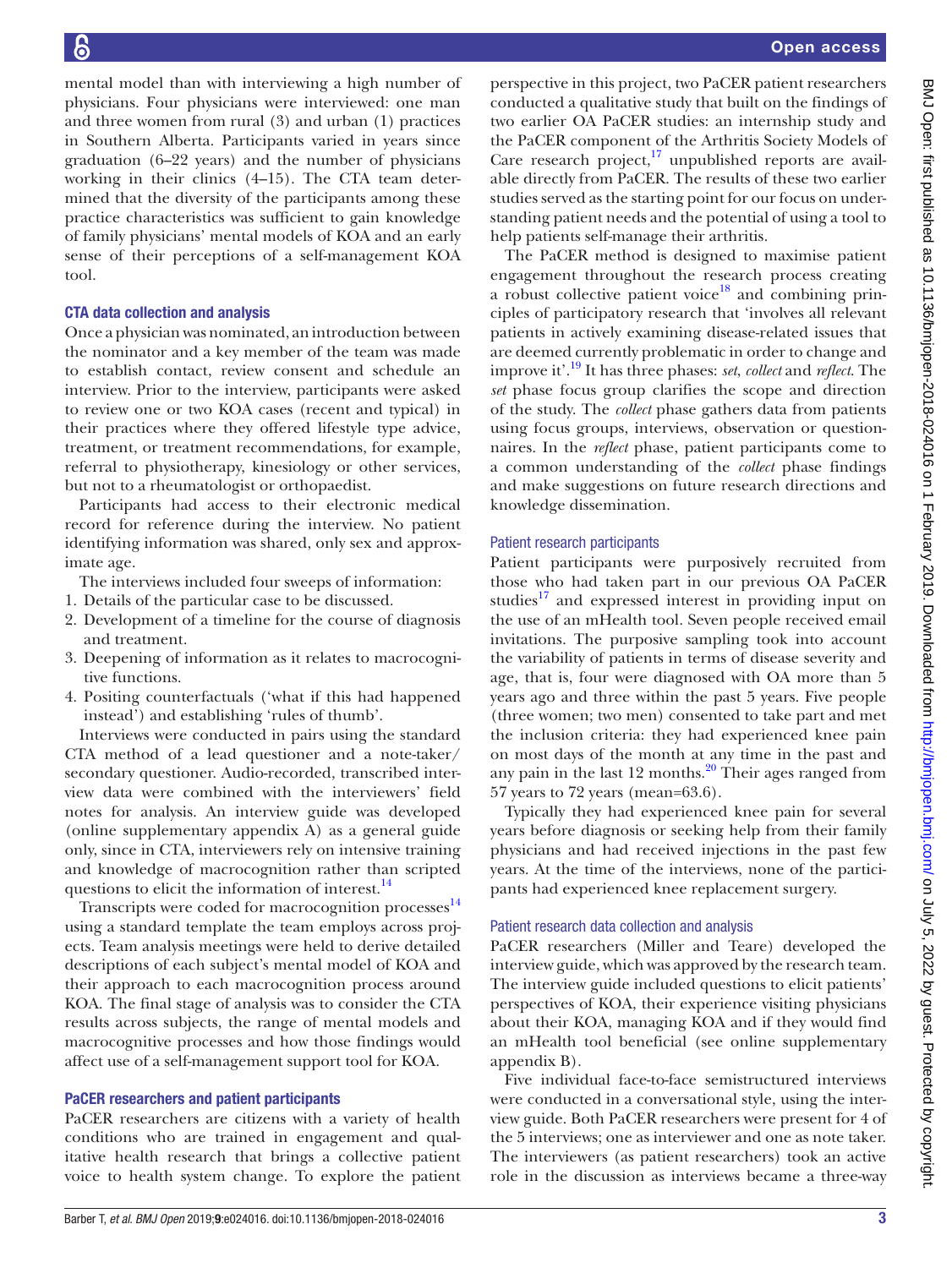conversation on patients' KOA, management and treatment options, and their willingness to use an mHealth app for self-monitoring their disease status.

The audio-recorded, transcribed interview data were sorted according to the interview guide. Next, the two PaCER researchers coded and analysed these data for key messages. By identifying significant patterns among patient responses to the questions delineated in the interview guide, and drawing meaning from such patterns, PaCER researchers identified key messages for: (1) information related to participants' visits to their family physicians about their KOA; (2) management and treatment options; and (3) patients' perspectives on a tool to help them and their physicians monitor their KOA and self-management strategies.

# Comparison of the EnACt and PaCER data

Once the data from patient and physician perspectives were summarised, PaCER and EnACt researchers met as a team to review and compare the findings. Through a consensus process, $^{21}$  the team agreed on the identified points of contrast in the conceptualisation of KOA and its management by patients and physicians as well as the perceptions on an mHealth tool. In the consensus process, each team member from PaCER and EnACt shared the identified key messages to ensure there was equitable discussion before reaching consensus. This discussion and our findings informed our subsequent codesign process for the KOA app.

#### Patient and public involvement

The study involved patient researchers from PaCER who designed and conducted the qualitative research involving interviewing those members of the public with OA. These OA patients reviewed previous data collected and suggested questions and topics to explore in following stage of interviews and focus groups. At the end of the study, we provided the final results to patients with OA who were asked to participate in further codesign work of an mHealth tool. The physicians who participated in interviews were also invited to participate in future codesign work.

#### **RESULTS**

Comparison of the EnACt and PaCER data revealed that patients and physicians hold different views regarding the seriousness of early KOA, which impacts both how they approach its management and treatment options and the patient/physician relationship itself. We also observed that while patients and physicians are aware of the differing views each holds, they continue to rely on assumptions about why these views have been formed. Furthermore, although patients were interested in the mHealth tool, physicians were concerned that the older population commonly diagnosed with KOA would have difficulty managing a technical device.

Physicians' mental models of KOA were quite consistent across individuals. Individual differences existed in degrees of richness and detail, but no differences were found in basic conceptualisation of KOA, its causes and mechanisms.

Physicians uniformly subscribed to the 'wear and tear' model of KOA. They conceptualised KOA as the wearing out of joint surfaces over time, exacerbated by age and weight; some included a familial or genetic susceptibility component, and some an overuse or impact-loading component. They also regarded it as something that inevitably worsens over time, though appropriate management might slow its progress.

… it's more of an issue with wear and tear, so those people who have a lot of pressure on their knee. Any type of occupation where they're using a lot of pressure on their knee, bending or kneeling as well, but also most commonly it is the people who are overweight and so the weight pressure is the biggest thing.

Notably, physicians also uniformly conceptualised KOA as a relatively minor health problem. They recognised it as painful, and often activity limiting, but did not put it in the same mental 'bucket' as chronic conditions with potentially fatal outcomes, such as cardiovascular disease or diabetes.

I don't think it's quite serious. … I have a little bit of trouble labeling it as a disease per se, because as soon as over 50% of the population has it, it's not really a disease, it's the 'natural state of being'. It's only when you get the symptoms that come with it, then you've got to do something about that.

I mean I think in terms of the global scale of medical problems it's not like the highest one on my list of like 'oh my gosh, it's osteoarthritis, I'm so sorry', but at the same time I think as somebody who's really active and young and doesn't have osteoarthritis, it's one of the diseases I don't want to get because I think it really, really affects people's lifestyles.

Patients' perceptions about their KOA and of how they view its seriousness and treatments paint a different picture from that of physicians we interviewed. Patients were well aware that physicians did not consider KOA a 'serious' condition:

It's (OA) one of those things they can't do much about so they don't want to deal with it…. there are other more important things…. I don't know, I just feel it's not that important to him.

Patients reported that not having their knee pain taken as seriously as their more life-threatening health problems caused gaps in physician/patient care expectations, particularly since for patients KOA creates serious impacts on their lives and lifestyles.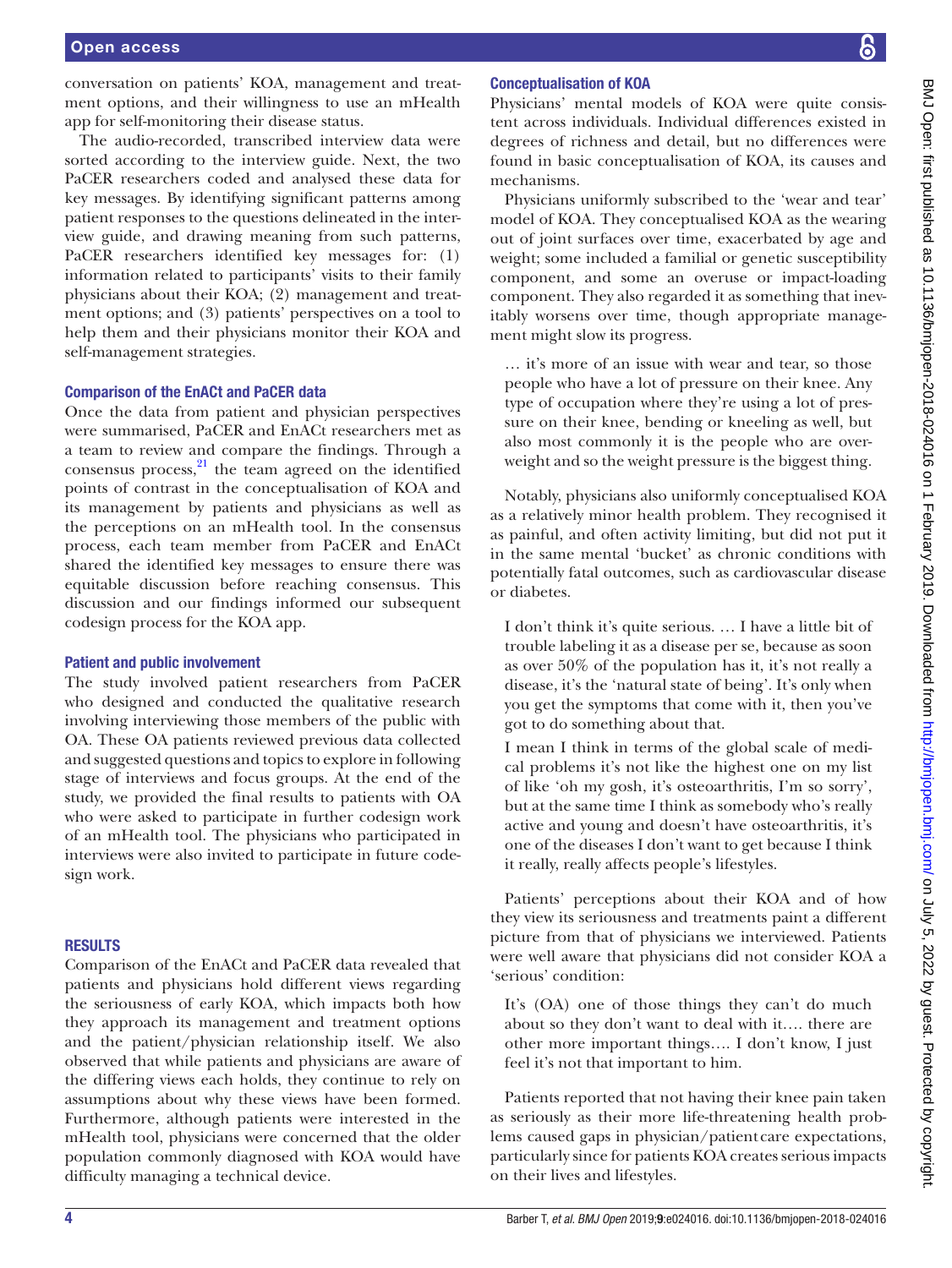# Treatment and management of KOA

In terms of the treatment and management of KOA, physicians did not regard it as a condition to be proactively and aggressively managed as a disease per se, but rather as something that distresses patients, to be addressed when patients present with complaints about it. Minor differences were found in mental models of treatment, but a stepwise logical progression of treatments from conservative (eg, minor pain relievers) to more aggressive (eg, joint injections) was a consistent feature. Encouraging activity and lifestyle changes (eg, exercise and weight loss), and physiotherapy were frequent recommendations. Pain management was also a consistent feature, though physicians did differ somewhat in their conceptualisations of the contributions of different specific medications and interventions such as joint injections. There was an unmistakable sense that there is only limited ability to make a major difference in KOA, except for joint replacement. The goal of medical treatment was widely conceptualised as managing symptoms and maintaining activity to delay surgery as long as possible.

Patients, however, felt that physicians needed to be more open about listening to patient needs and current management strategies, not just exercise and weight loss. They wanted to openly discuss with physicians how they manage their KOA, including some treatments that are not within the scope of evidence-based medicine (eg, magnets on knees).

There's more than… lose weight, get exercise and take pain pills: and I'm a living example of that.

With respect to non-traditional approaches, when one participant told her physician she was taking turmeric, adding that the Arthritis Society classed it in the '*maybe category*' of treatments, he told her not to take it as it's not a recognised treatment '*He said I don't want to hear you talking about that stuff, it's not in my protocol*'. When another participant referred to information on the web, her doctor told her, '*I'm the sole source, do not use the web, do not ever tell me you look at it*'.

It was this type of interaction that simultaneously led to communication breakdowns and patients hiding their self-management treatments from physicians.

# Patient–physician relationship

A tension in the patient–physician relationship was present in both physician and patient descriptions of KOA management. For instance, some physicians reported frustration when patients did not exercise or pursue activities and weight loss as suggested. There also existed a common belief among the physicians interviewed that patients desired easy or quick fixes and held unrealistic expectations.

Typically and not just OA but in general, all patients want a quick fix, but they want to understand why it's happening and so we talk about that.

… a lot of patients come expecting… they want to leave with a prescription, they're upset when they don't… I think sometimes the expectation is pain relief, but they expect it as pain relief through medication.

This belief, mixed with the conceptualisation that KOA was not a 'serious' condition, left patients feeling there was a definite lack of communication and understanding between themselves and their physicians. Patient participants indicated that this lack of communication left them wondering about many aspects of their KOA including: what lies ahead and what they should do to manage their KOA; when they should return to their family physicians; and what self-management strategies are available such as what exercises to do, what equipment (eg, knee brace) to try and where to find good sources of trusted information. These concerns and questions were identified as key information physicians need to provide to their patients.

I've never heard about what stage I am, no one has ever mentioned that to me… surprisingly I've asked and I've been told that's not important at this stage, whatever that means.

Participants need their relationship with health professionals to be an ongoing partnership, one that supports *their* self-management of *their* KOA; however, lack of information and halted communication where patients 'learn not to mention' their concerns or the treatments that work for them are a clear barrier in this process.

# The use of an mHealth tool

When asked about an mHealth tool or app, the majority of the physicians stated they would not use or recommend the app but would refer patients to a website as a source for printing resources. One physician was enthusiastic about an app, but only if it had accountability capabilities for patients. The physicians' main apprehensions were the age of patients with KOA (ie, 60–90s), logistics of having to show patients how to work the app, needing Wi-Fi in offices and rural settings and giving patients too much information on what may lie ahead and causing anxiety or concern.

Patients, however, responded positively to the idea of an mHealth tool and did not report any concerns about learning and using the technology; in fact, they had more concerns about what it would and would not track (pain severity, alternative treatments, monitor progress but not necessarily weight loss, and provide trusted resources). Participants were mainly excited to use the app as a communication tool with physicians.

If it helped my communication with my doctor that would be positive…

One participant explained that the app might help her doctor pay more attention to her OA during her appointments, '*He wants to focus on my heart all the time and I can understand that…maybe they (physicians) should think about your lifestyle and how it (OA) affects you…take more time to listen about arthritis vs. heart problem that's (now) under control*'.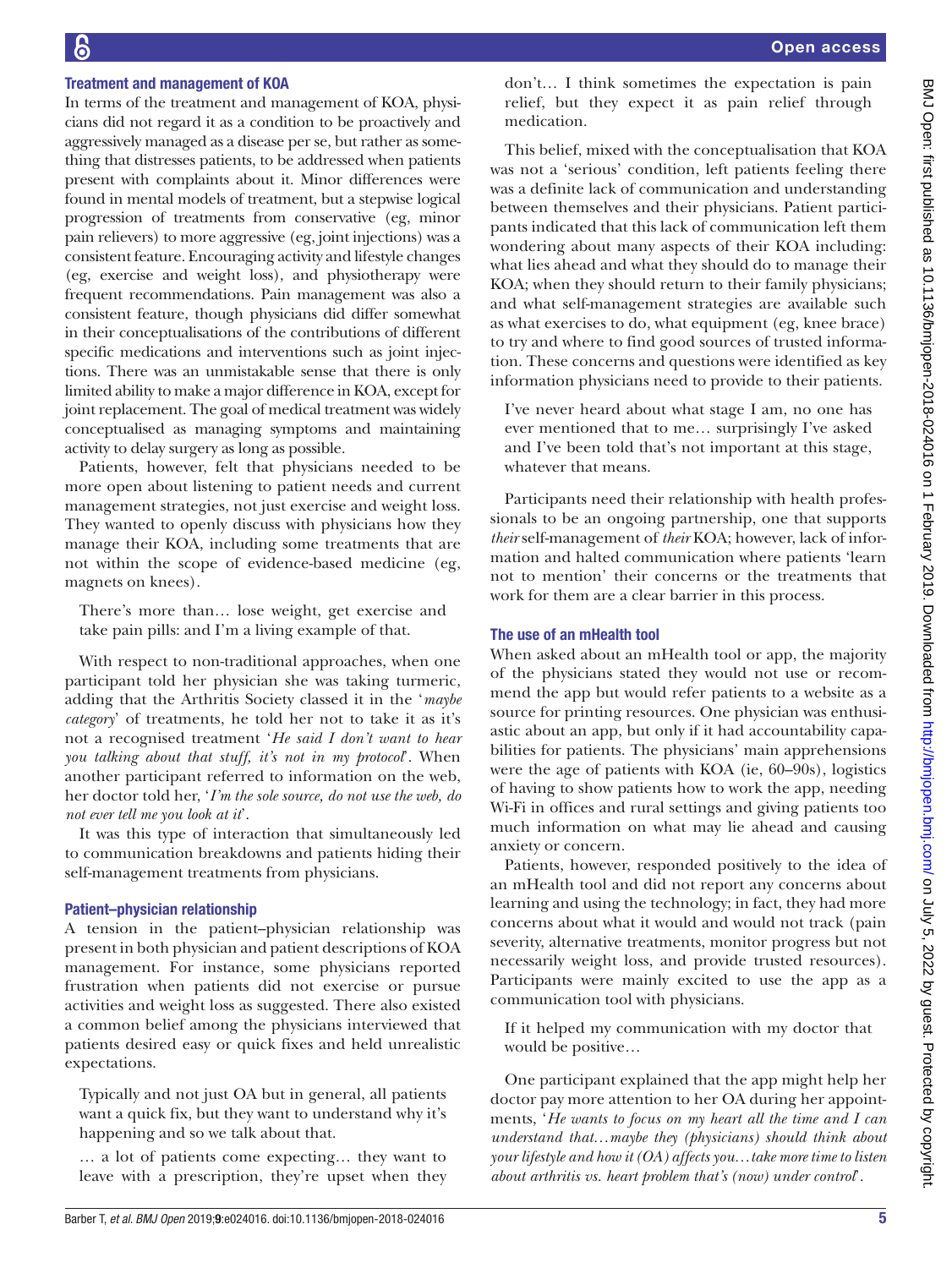Overall, patient participants felt that an mHealth tool would give them specific information about OA, allow them to enter information, monitor their progress and facilitate communication with their family physicians.

#### **DISCUSSION**

Our in-depth interviews with physicians and patients about their perspectives of early KOA revealed stark contrasts. Patients and physicians viewed the seriousness of KOA differently. Patient participants expressed that KOA seriously impacted their lives and lifestyles, and they wanted their knee pain to be considered as important as other health problems. In contrast, physician participants uniformly conceptualised KOA as a relatively minor health problem, although they recognised it as a painful condition that often limits activities. Consequently, these physicians did not regard KOA as a condition to be proactively and aggressively managed. This discord between physicians' mental models of KOA and patients' lived experience and perceived needs around KOA highlighted gaps in understanding and communications about treatment and management of their KOA.

Examining these contrasts between patients' and physicians' perspectives provides an opportunity to understand the needs of both patients and physicians in terms of KOA management and how they would approach the use of mHealth tools. These insights may help address a current gap that has been identified in OA mHealth technology studies that do not include design and usability testing with patients and physicians and thus do not consider the perspectives of both patients and physicians in terms of OA self-management.<sup>10</sup> For instance, patients clearly desired and did not have concerns about using an mHealth tool. They saw its value in assisting with self-management and possibly improving communication with their physicians, and while physicians were wary of an mHealth tool, they did see the value in a source for patient resources and accountability. If an app was created to include some of features physicians request, without needing office Wi-Fi or physician involvement in the learning process, it could easily address both patient needs and physician concerns. This insight allowed us to move forward in planning the codevelopment of an mHealth app based on these stakeholders views and needs, to potentially improve communication<sup>6910</sup> and to create new perspectives on patient and physician roles—ones that may facilitate shared decision making.<sup>[10 22](#page-7-4)</sup>

The rationale for the qualitative work conducted with PaCER and EnACt was to ensure that we knew the mHealth app was the correct tool to develop and would meet the needs described to us by both physicians and patients. Originally, we had planned to implement a risk calculator for physicians to use with their patients with early KOA. However, by completing a pilot study with physicians using similar methods described in this article, we discovered that such a risk calculator tool would not change physicians' practice style and that a self-management tool for patients would be more useful. Similarly, our previous patient-led research with patients<sup>17 23 24</sup> also found that patients want tools for self-management and improved communication with their physicians. These were our first steps in understanding the importance of eliciting the perspectives and needs of physicians and patients prior to design and development of any type of intervention.

In the era of eHealth, codesign approaches are increasingly relevant in order to make lasting change, improve outcomes in the long term and create sustainable adoption by patients, health professionals and policy makers. $6\frac{25}{25}$  Recent studies highlight the need for a philosophical shift in conceptualisation of knowledge implementation in healthcare from a 'pipeline' approach to the one that recognises the potential of collaboration or 'co-design'.[10 25 26](#page-7-4) Different terminologies are used to refer to such approaches<sup>8 27–33</sup>; however, their ontology promotes genuine collaboration of all stakeholders from the initial phase of a research project, to framing the question, to the processes of knowledge generation and ultimately uptake $34 \frac{35}{10}$  and implementation.<sup>28</sup> Codesign approaches involving patients, clinicians, researchers and other health professionals need to be applied to ensure that this collective knowledge drives improvements in patients' health<sup>[29](#page-7-16)</sup> and the healthcare system. $3136$  While there is an increasing trend in using mHealth apps for self-tracking and self-management of chronic diseases, $37$ codesign approaches could prevent potential problems patients face in using apps that burden patients with too much information or cause feelings of shame or guilt.<sup>3738</sup>

The results presented here will inform subsequent patient and physician codesign sessions. For instance, considering the contrast between patients wanting physicians to take their KOA seriously and physicians not seeing it as a serious condition, the app could be used by patients to facilitate discussions with their healthcare provider around their daily activities, self-management strategies and how KOA impacts their quality of life. Patients can use the app to collect their own data and share it with their physicians, providing a touchstone for meaningful discussions about best practices for self-management and interventions that have been successful for the patient. Several studies showed that patients would use mHealth technologies if the devices were connected to, or facilitated communication with, a healthcare provider—a goal that can be achieved according to codesign or Integrated Knowledge Translation approach principles.<sup>39</sup>

The app itself cannot solve or close the gaps that already exist, but it can be a tool that patients and physicians view together, creating the space and opportunity within the context of the patient–physician relationship.

The most important limitation of our study was the small number of patient and physician interviewees. It is unlikely that we achieved saturation in this project. However, while saturation is commonly the goal of qualitative research projects, it was not our goal here. We sought, and found, understanding that would advance the codesign process. It is possible, perhaps even likely, that other significant factors remain undiscovered.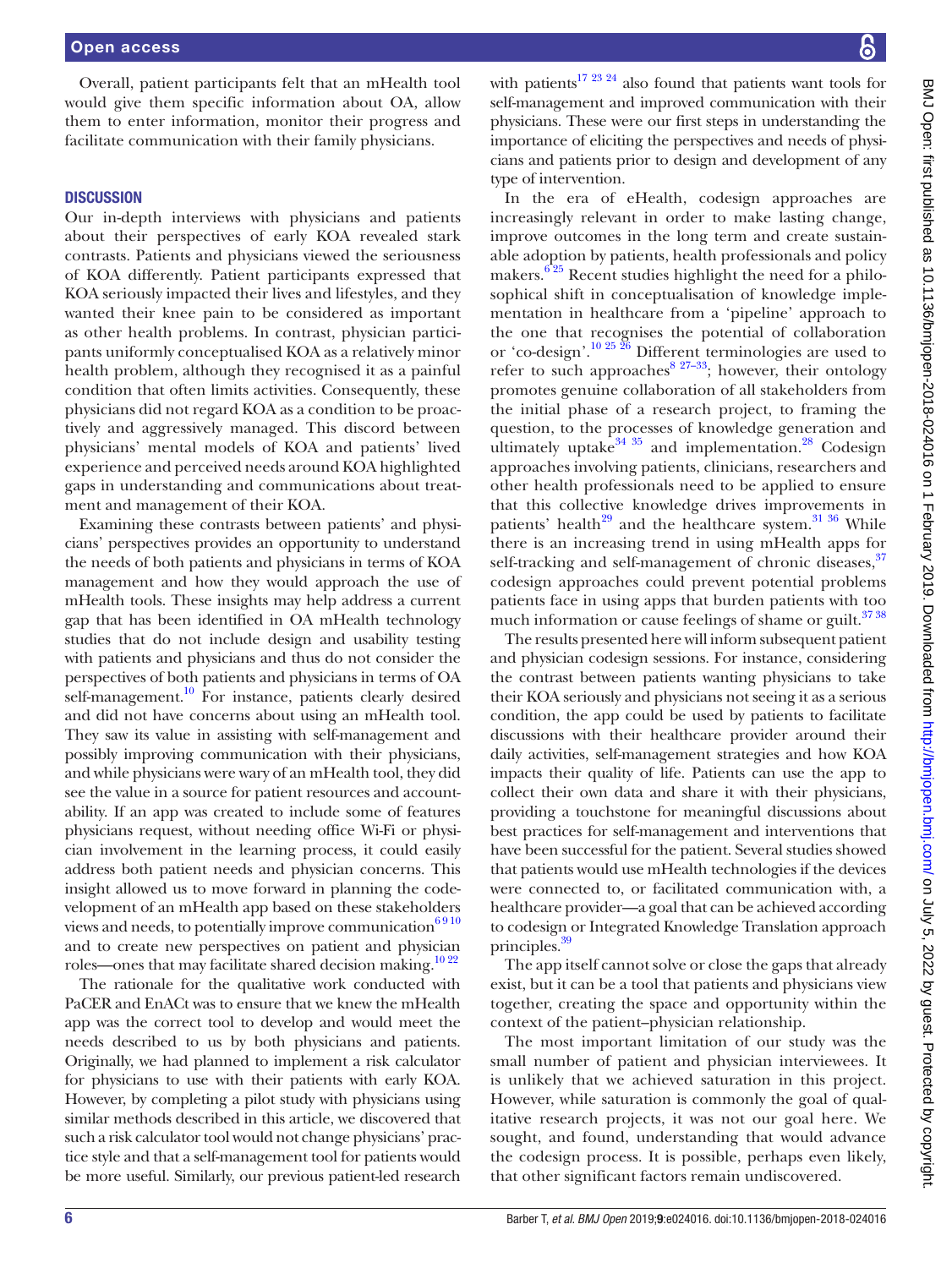# **CONCLUSION**

The insight we have gained into the contrasts between patient and physician perceptions of KOA, its management and the use of an mHealth tool has illuminated the need for a codesign approach to creating an mHealth app. Our codesign method cannot simply include opinions and reactions but must involve all end-users in the project development to obtain a rich understanding of everyone's perspectives, needs and ideas. This way of codesigning will create a tool that engages patients and physicians in a productive space for self-management of KOA.

We look forward to the results of the next phase, formal codesign sessions, to verify the need for this first stage of uncovering the thinking, values and strategies of patients and physicians. This first stage has created a strong codesign motivation and a shift in the original plan—to provide physicians with a risk management tool for KOA. The focus of the app now clearly recognises that the perspectives and needs of patients and physicians are the drivers of this unique codesign process. Furthermore, this collaboration of physicians, patients and research team is ideally positioned to assist in creating a new partnership between physicians and patients.

#### Author affiliations

<sup>1</sup> Enhancing Alberta Primary Care Research Networks (EnACt), Department of Family Medicine, University of Alberta, Edmonton, Alberta, Canada

<sup>2</sup>Department of Community Health Sciences, Faculty of Medicine, University of Calgary, Calgary, Alberta, Canada

<sup>3</sup>O'Brien Institute for Public Health, University of Calgary, Calgary, Alberta, Canada 4 Department of Community Health Sciences, Cumming School of Medicine, University of Calgary, Calgary, Alberta, Canada

5 Department of Family Medicine, Univeristy of Alberta, Edmonton, Alberta, Canada <sup>6</sup>Cumming School of Medicine, University of Calgary, Calgary, Alberta, Canada <sup>7</sup>Department of Medicine, University of British Columbia, Vancouver, British Columbia, Canada

<sup>8</sup>Strategic Clinical Networks, Research and Innovation Analytics, Alberta Health Services, Calgary, Alberta, Canada

<sup>9</sup>Strategic Clinical Networks, Alberta Health Services, Edmonton, Alberta, Canada <sup>10</sup>Department of Physical Therapy, University of British Columbia, Vancouver, British Columbia, Canada

Acknowledgements The authors want to express our gratitude to the five patients and four physicians who contributed to the study. We would also like to thank Towards Optimized Practice (TOP) for their contributions to recruitment, data collection and analysis of the physician interviews and Peter Faris for his contributions to this manuscript.

Contributors All authors contributed to the conception and design of work. TB, BeS, JM, ST, LAG and JC were involved in data acquisition. TB, JM, ST, BeS, BrS and LAG contributed to the data analysis. TB, JM, ST, BeS, BrS, LAG, NM, KM, TW and DAM were involved in the data interpretation. TB, BrS, JM, ST and BeS were involved in drafting of work. All authors revised the work for important intellectual content and agree to be accountable for all aspects of the work. TB contributed to the conception and design of work, acquisition, analysis and interpretation of physician data, recruitment of physicians, was a primary contributor to the draft paper and revisions and agrees to be accountable for all aspects of the work. BeS contributed to conception and design of the work, data acquisition, analysis and interpretation, was a primary contributor to the draft paper and revisions and provided final approval of the version to be published. BeS agrees to be accountable for all aspects of the work. ST was involved in patient recruitment and coled the patient preliminary interviews, conducted qualitative analysis, contributed to the codesign methodology, was a primary contributor in writing and reviewing the paper and provided final approval of the published version. ST agrees to be accountable for all aspects of the work. JM was involved in patient recruitment and coled the patient preliminary interviews, conducted qualitative analysis,

conception and design of codesign methodology and was a primary contributor to the draft paper and revisions. JM agrees to be accountable for all aspects of the work. BrS made contributions to the design, analysis and interpretation of qualitative data, drafting and critical revision of the paper and final approval of the version to be published. BrS agrees to be accountable for all aspects of the work. LAG made contributions to the conception and design of qualitative work and codesign methodology, data acquisition, analysis and interpretation of physician data, recruitment of physicians, critical revision of the paper and final approval of the published version. LAG agrees to be accountable for all aspects of the work. NM contributed to the conception and design of the qualitative work and codesign methodology, analysis and interpretation of the data, revisions to the draft paper and provided final approval of the published version. NM agrees to be accountable for all aspects of the work. JC made contributions to the conception and design of work, data acquisition, critical revision, final approval of published version and agrees to be accountable for all aspects of the work. KM and DC-S made contributions to the conception design of work, interpretation of data, critical revision of the paper and agrees to be accountable for all aspects of the work. TW made contributions to the conception and design of work, data interpretation, critical revision of the paper and final approval of the paper. TW agrees to be accountable for all aspects of the work. LCL was involved in the conception and design of work, acquisition of data, critical revision of the paper, final approval of the paper and agrees to be accountable for all aspects of the work. DAM made contributions to the design, acquisition of and interpretation of the qualitative data, reviewing the work critically, provided final approval of the version to be published and agrees to be accountable for all aspects of the work.

Funding This work was supported by the Canadian Institutes of Health Research Knowledge-to-Action grant (grant #: KAL 147547), a University of Calgary Clinical Research Fund Grant (grant #: 1037605), and the Alberta Innovates Translational Health Chair Award which funds EnACt (grant#: 201300234).

Competing interests DC-S reports grants from Novo Nordisk, outside of the submitted work. DAM reports personal fees and non-financial support from Pfizer, as a board member; personal fees from consultancy for Optum Insight; personal fees from consultancy for Research Triangle Institute; personal fees from consultancy for Roche; personal fees and non-financial support from consultancy for Novarits; personal fees and non-financial support from consultancy for Abbvie; personal fees and non-financial support from consultancy for Janssen; and grants/ pending grants outside the submitted work.

Patient consent for publication Not required.

Ethics approval Ethics approval was given for the study by the Conjoint Health Research Ethics Board of the University of Calgary (REB16-1372 and REB16-0308).

Provenance and peer review Not commissioned; externally peer reviewed.

Data sharing statement Deidentified data are available on request.

Open access This is an open access article distributed in accordance with the Creative Commons Attribution Non Commercial (CC BY-NC 4.0) license, which permits others to distribute, remix, adapt, build upon this work non-commercially, and license their derivative works on different terms, provided the original work is properly cited, appropriate credit is given, any changes made indicated, and the use is non-commercial. See: [http://creativecommons.org/licenses/by-nc/4.0/.](http://creativecommons.org/licenses/by-nc/4.0/)

# **REFERENCES**

- <span id="page-6-0"></span>1. Ehrlich GE. The rise of osteoarthritis. *[Bull World Health Organ](http://www.ncbi.nlm.nih.gov/pubmed/14710502)* 2003;81:630.
- 2. Peat G, McCarney R, Croft P. Knee pain and osteoarthritis in older adults: a review of community burden and current use of primary health care. *[Ann Rheum Dis](http://dx.doi.org/10.1136/ard.60.2.91)* 2001;60:91–7.
- <span id="page-6-1"></span>3. Zhang W, Moskowitz RW, Nuki G, *et al*. OARSI recommendations for the management of hip and knee osteoarthritis, part I: critical appraisal of existing treatment guidelines and systematic review of current research evidence. *[Osteoarthritis Cartilage](http://dx.doi.org/10.1016/j.joca.2007.06.014)* 2007;15:981–1000.
- 4. Christensen R, Bartels EM, Astrup A, *et al*. Effect of weight reduction in obese patients diagnosed with knee osteoarthritis: a systematic review and meta-analysis. *[Ann Rheum Dis](http://dx.doi.org/10.1136/ard.2006.065904)* 2007;66:433.
- <span id="page-6-2"></span>5. Bliddal H, Leeds AR, Christensen R. Osteoarthritis, obesity and weight loss: evidence, hypotheses and horizons - a scoping review. *[Obes Rev](http://dx.doi.org/10.1111/obr.12173)* 2014;15:578–86.
- <span id="page-6-3"></span>6. Martínez-Pérez B, de la Torre-Díez I, López-Coronado M. Mobile health applications for the most prevalent conditions by the World